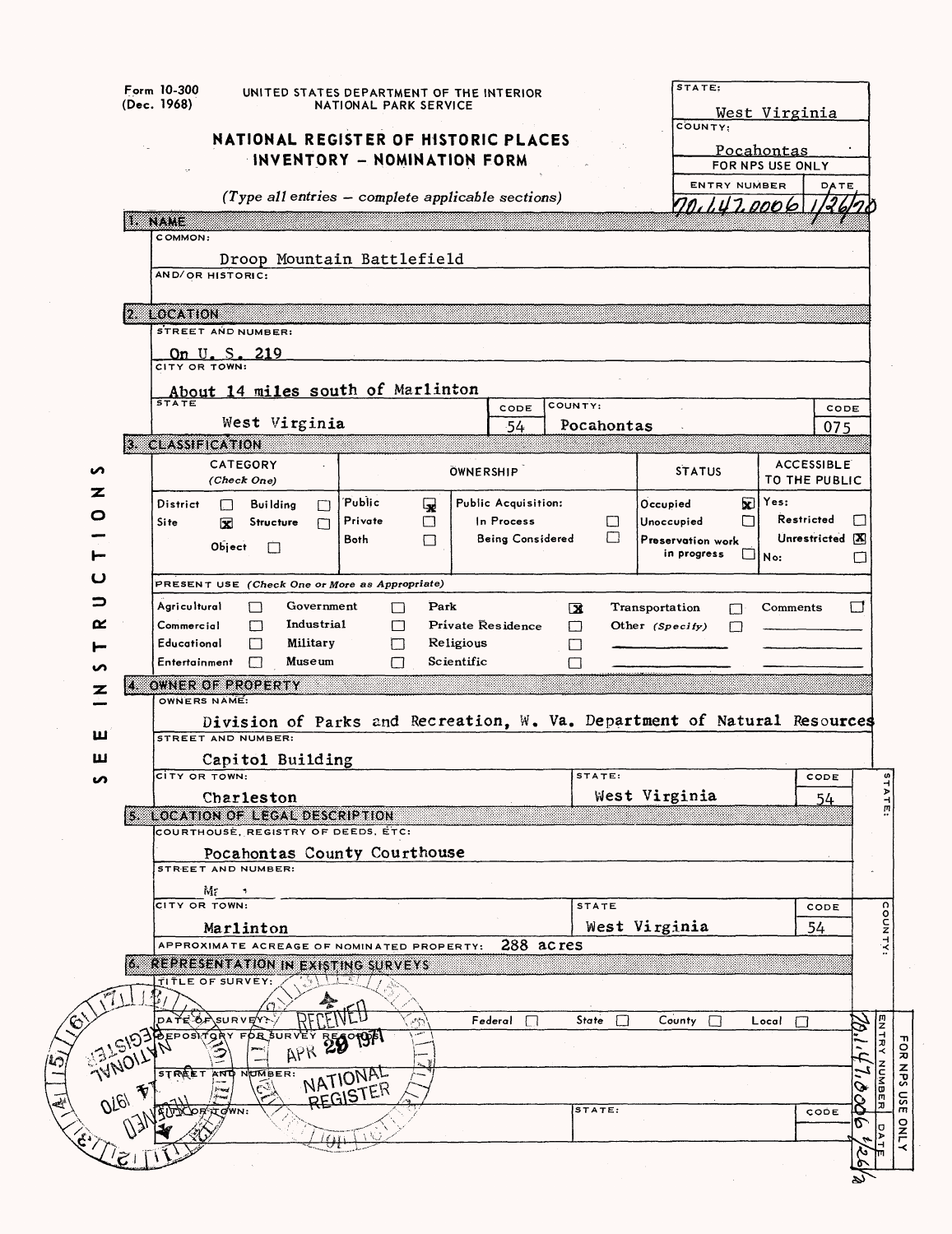| <b>CONDITION</b>      |                                                                                                                                                                                                                                                                                                                                                                                                                                                                                                                                               |                |                 | (Check One)         |              |                          |               |  |
|-----------------------|-----------------------------------------------------------------------------------------------------------------------------------------------------------------------------------------------------------------------------------------------------------------------------------------------------------------------------------------------------------------------------------------------------------------------------------------------------------------------------------------------------------------------------------------------|----------------|-----------------|---------------------|--------------|--------------------------|---------------|--|
|                       | Excellent                                                                                                                                                                                                                                                                                                                                                                                                                                                                                                                                     | Good $\Box$    | Fair $\Box$ .   | Deteriorated $\Box$ | Ruins        | Unexposed<br>(Check One) |               |  |
| <b>INTEGRITY</b>      | Altered                                                                                                                                                                                                                                                                                                                                                                                                                                                                                                                                       | (Check One)    | Unaltered a     |                     | Moved $\Box$ |                          | Original Site |  |
|                       | DESCRIBE THE PRESENT AND ORIGINAL (if known) PHYSICAL APPEARANCE                                                                                                                                                                                                                                                                                                                                                                                                                                                                              |                |                 |                     |              |                          |               |  |
|                       | Droop Mountain Battlefield State Park is today a densely wooded mountain<br>area cut by deep ravines and traversed by well maintained roads. Buildings,<br>all modern, include a park headquarters, three cabins, small stone shed,<br>shelter, and two overlooks, one in the form of a tower. Cranberry bogs<br>occupy a large oval area in this center of the park. A small grassy field<br>to the east of the lookout tower is the only large break in the foliage.<br>Route U. S. 219 borders this property.                              |                |                 |                     |              |                          |               |  |
| Confederates' center. | The Civil. War road to Lewisburg, however, extended over the mountain, and<br>Confederate Colonel H. R. Jackson disposed his troops to block it against<br>Averell's invasion from the North. At that time the northern slope of<br>Droop Mountain was partially cultivated, strips of woodland partly conceal-<br>ing the approach from the pike. To attack this force from the front,<br>Averell was forced to advance across open fields, but he placed his main<br>reliance on a flanking movement through thick underbrush to weaken the |                |                 |                     |              |                          |               |  |
|                       | There is now little to be seen of trenches and fortifications, which were                                                                                                                                                                                                                                                                                                                                                                                                                                                                     |                |                 |                     |              |                          |               |  |
|                       | constructed in part of perishable materials; however, trenches are still<br>visible along the northern boundary.                                                                                                                                                                                                                                                                                                                                                                                                                              |                |                 |                     |              |                          |               |  |
|                       |                                                                                                                                                                                                                                                                                                                                                                                                                                                                                                                                               |                |                 |                     |              |                          |               |  |
|                       |                                                                                                                                                                                                                                                                                                                                                                                                                                                                                                                                               |                |                 |                     |              |                          |               |  |
|                       |                                                                                                                                                                                                                                                                                                                                                                                                                                                                                                                                               |                |                 |                     |              |                          |               |  |
|                       |                                                                                                                                                                                                                                                                                                                                                                                                                                                                                                                                               |                |                 |                     |              |                          |               |  |
|                       |                                                                                                                                                                                                                                                                                                                                                                                                                                                                                                                                               |                |                 |                     |              |                          |               |  |
|                       |                                                                                                                                                                                                                                                                                                                                                                                                                                                                                                                                               |                |                 |                     |              |                          |               |  |
|                       |                                                                                                                                                                                                                                                                                                                                                                                                                                                                                                                                               |                |                 |                     |              |                          |               |  |
|                       |                                                                                                                                                                                                                                                                                                                                                                                                                                                                                                                                               |                |                 |                     |              |                          |               |  |
|                       |                                                                                                                                                                                                                                                                                                                                                                                                                                                                                                                                               |                |                 |                     |              |                          |               |  |
|                       |                                                                                                                                                                                                                                                                                                                                                                                                                                                                                                                                               |                |                 |                     |              |                          |               |  |
|                       |                                                                                                                                                                                                                                                                                                                                                                                                                                                                                                                                               |                |                 |                     |              |                          |               |  |
|                       |                                                                                                                                                                                                                                                                                                                                                                                                                                                                                                                                               |                |                 |                     |              |                          |               |  |
|                       |                                                                                                                                                                                                                                                                                                                                                                                                                                                                                                                                               | Atlantic River | <b>IRTIONAL</b> |                     |              |                          |               |  |
|                       |                                                                                                                                                                                                                                                                                                                                                                                                                                                                                                                                               |                |                 |                     |              |                          |               |  |
|                       |                                                                                                                                                                                                                                                                                                                                                                                                                                                                                                                                               |                |                 |                     |              |                          |               |  |
|                       |                                                                                                                                                                                                                                                                                                                                                                                                                                                                                                                                               |                |                 |                     |              |                          |               |  |
|                       |                                                                                                                                                                                                                                                                                                                                                                                                                                                                                                                                               |                |                 |                     |              |                          |               |  |
|                       |                                                                                                                                                                                                                                                                                                                                                                                                                                                                                                                                               |                |                 |                     |              |                          |               |  |
|                       |                                                                                                                                                                                                                                                                                                                                                                                                                                                                                                                                               |                |                 |                     |              |                          |               |  |
|                       |                                                                                                                                                                                                                                                                                                                                                                                                                                                                                                                                               |                |                 |                     |              |                          |               |  |
|                       |                                                                                                                                                                                                                                                                                                                                                                                                                                                                                                                                               |                |                 |                     |              |                          |               |  |
|                       |                                                                                                                                                                                                                                                                                                                                                                                                                                                                                                                                               |                |                 |                     |              |                          |               |  |
|                       |                                                                                                                                                                                                                                                                                                                                                                                                                                                                                                                                               |                |                 |                     |              |                          |               |  |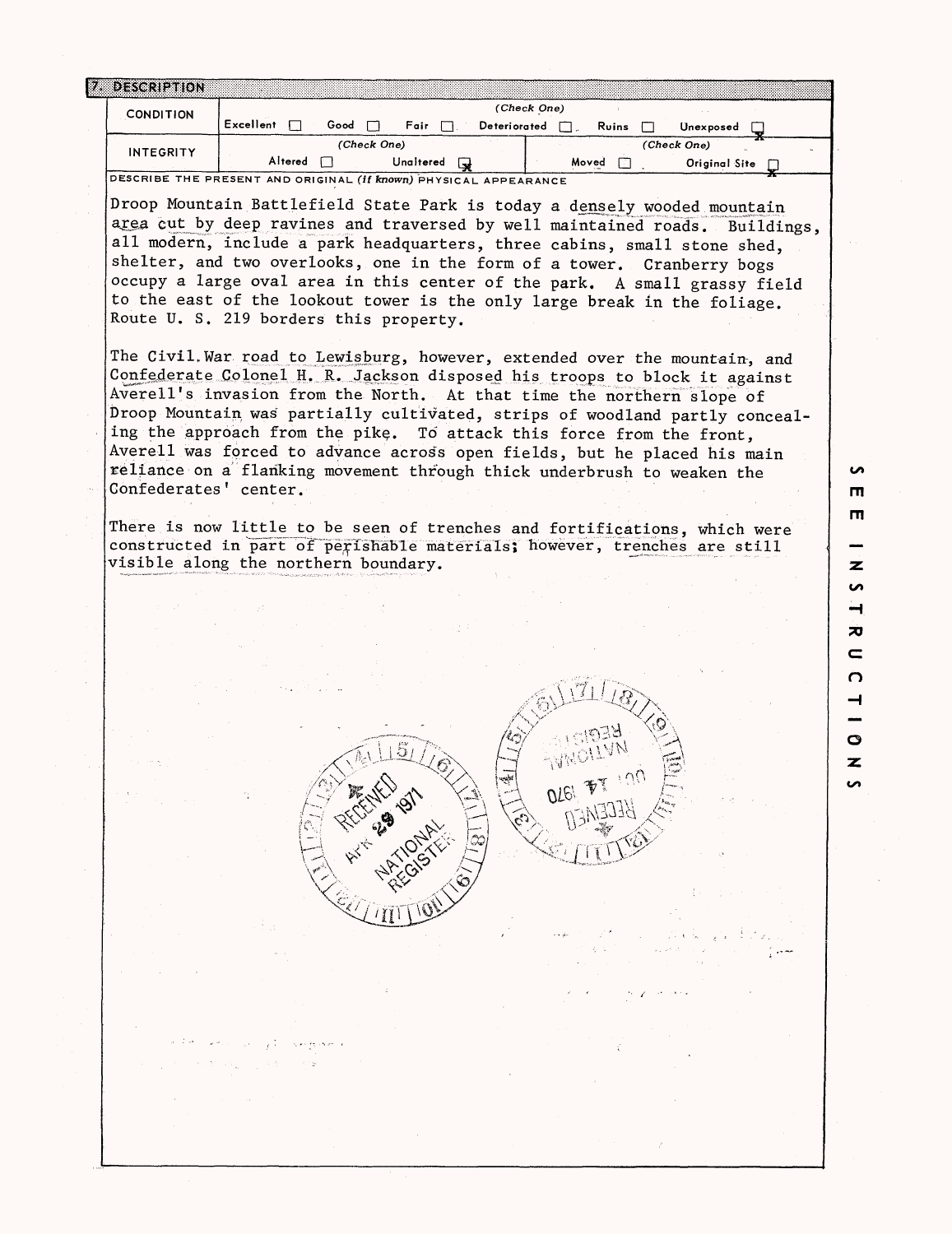| $Pre-Columnbian$                                                    |      | PERIOD (Check One or More as Appropriate)<br>46th Century [                                                                                                                                                                      |        |                                           | 18th Century $\Box$ | $20th$ Century $\Box$                                                                                                                                                                                                                                                                                                                                                                                                                                                                                                                                                                                                                                                                                                                                                                                                                                           |
|---------------------------------------------------------------------|------|----------------------------------------------------------------------------------------------------------------------------------------------------------------------------------------------------------------------------------|--------|-------------------------------------------|---------------------|-----------------------------------------------------------------------------------------------------------------------------------------------------------------------------------------------------------------------------------------------------------------------------------------------------------------------------------------------------------------------------------------------------------------------------------------------------------------------------------------------------------------------------------------------------------------------------------------------------------------------------------------------------------------------------------------------------------------------------------------------------------------------------------------------------------------------------------------------------------------|
|                                                                     |      |                                                                                                                                                                                                                                  |        |                                           | 19th Century F      |                                                                                                                                                                                                                                                                                                                                                                                                                                                                                                                                                                                                                                                                                                                                                                                                                                                                 |
| 15th Century                                                        |      | 17th Century [7]                                                                                                                                                                                                                 |        |                                           |                     |                                                                                                                                                                                                                                                                                                                                                                                                                                                                                                                                                                                                                                                                                                                                                                                                                                                                 |
| SPECIFIC DATE(S) (If Applicable and Known)                          |      |                                                                                                                                                                                                                                  |        | November <sub>6, 1863</sub>               |                     |                                                                                                                                                                                                                                                                                                                                                                                                                                                                                                                                                                                                                                                                                                                                                                                                                                                                 |
| AREAS OF SIGNIFICANCE (Check One or More as Appropriate)            |      |                                                                                                                                                                                                                                  |        |                                           |                     |                                                                                                                                                                                                                                                                                                                                                                                                                                                                                                                                                                                                                                                                                                                                                                                                                                                                 |
| Abor iginal                                                         |      | <b>Education</b>                                                                                                                                                                                                                 | □      | Politic                                   |                     |                                                                                                                                                                                                                                                                                                                                                                                                                                                                                                                                                                                                                                                                                                                                                                                                                                                                 |
| Prehistoric                                                         | П    | Engineering                                                                                                                                                                                                                      | $\Box$ | Religion/Phi                              | 105000000           | <b>Suther (Specify</b>                                                                                                                                                                                                                                                                                                                                                                                                                                                                                                                                                                                                                                                                                                                                                                                                                                          |
| Historic                                                            | П    | Industry                                                                                                                                                                                                                         | □      |                                           |                     |                                                                                                                                                                                                                                                                                                                                                                                                                                                                                                                                                                                                                                                                                                                                                                                                                                                                 |
| Agriculture                                                         | ʻГ I | $^{\prime}$ Invention $^{\prime}$                                                                                                                                                                                                | $\Box$ | Science<br>Sculpture TION                 |                     |                                                                                                                                                                                                                                                                                                                                                                                                                                                                                                                                                                                                                                                                                                                                                                                                                                                                 |
| Art                                                                 | □    | Landscape                                                                                                                                                                                                                        |        | Social Humdn <sup>2</sup>                 |                     | $\epsilon$<br>てい                                                                                                                                                                                                                                                                                                                                                                                                                                                                                                                                                                                                                                                                                                                                                                                                                                                |
| Commerce                                                            | 口    | $\therefore$ Architecture $\Box$                                                                                                                                                                                                 |        | ∕i≹arian -                                |                     |                                                                                                                                                                                                                                                                                                                                                                                                                                                                                                                                                                                                                                                                                                                                                                                                                                                                 |
| Communications a                                                    |      | Literature.                                                                                                                                                                                                                      | 同      | Theater <i>CIT</i>                        |                     |                                                                                                                                                                                                                                                                                                                                                                                                                                                                                                                                                                                                                                                                                                                                                                                                                                                                 |
| Conservation                                                        | n.   | Military<br>Music and                                                                                                                                                                                                            | 因<br>П | $\ldots$ Transportation $\ldots$ $\Box$ . |                     |                                                                                                                                                                                                                                                                                                                                                                                                                                                                                                                                                                                                                                                                                                                                                                                                                                                                 |
| STATEMENT OF SIGNIFICANCE (Include Personages, Dates, Events, Etc.) |      |                                                                                                                                                                                                                                  |        |                                           |                     |                                                                                                                                                                                                                                                                                                                                                                                                                                                                                                                                                                                                                                                                                                                                                                                                                                                                 |
|                                                                     |      |                                                                                                                                                                                                                                  |        |                                           |                     | West Virginia soldiers participated in major battles on many distant fronts<br>throughout the Civil War, but the Battle of Droop Mountain was fought on<br>home soil, with West Virginian fighting West Virginian in close contact.<br>This battle exemplifies the tragic Civil War descriptive phrase, "Brother<br>against Brother." When the Battlefield was dedicated as a State Park in<br>1926, it was to be developed as a memorial to both the North and the South.                                                                                                                                                                                                                                                                                                                                                                                      |
|                                                                     |      |                                                                                                                                                                                                                                  |        |                                           |                     | From a military standpoint, the Federal objective was to clear the Confed-<br>erate forces from the Creenbrier Valley, which they occupied in its total<br>length. A continuing objective of the North was the severing of the<br>Virginia and Tennessee Railroad, lifeline of Confederate forces fighting<br>in the eastern part of Tennessee. But access to this railroad was next to<br>impossible as long as the Confederates blocked the Greenbrier Valley.                                                                                                                                                                                                                                                                                                                                                                                                |
| one of the principal conflicts.                                     |      |                                                                                                                                                                                                                                  |        |                                           |                     | There are six hundred and thirty-two (632) actions of various types listed<br>for the State of West Virginia; the Battle of Droop Mountain is considered                                                                                                                                                                                                                                                                                                                                                                                                                                                                                                                                                                                                                                                                                                        |
| railroad at that point.                                             |      |                                                                                                                                                                                                                                  |        |                                           |                     | Brigadier General William Averell defeated Brigadier General John Echols,<br>CSA, of Virginia, on November 6, 1863. Averell's Federal troops outnum-<br>bered the Confederate troops 3 or 4 thousand to 1,700. Echols had the<br>advantage of position from the crest of Droop Mountain. Dr. Dallas Shaffer<br>in a booklet describing the conflict lists Union casualties, killed,<br>wounded and missing, at 119 and Confederate losses at 275. The defeat of<br>the Confederates restrained further Confederate action in all the area<br>west of the Allegheny Mountains with the exception of a few minor skirmishes<br>A West Virginia historian notes that from the conclusion of this battle the<br>Confederate forces never had any further success in West Virginia. In<br>December, 1863, Averell was able to reach Salem, Virginia, and destroy the |
| most clearly in the Battle of Droop Mountain.                       |      | a provincia de la contrata de la contrata de la contrata de la contrata de la contrata de la contrata de la co<br>La contrata de la contrata de la contrata de la contrata de la contrata de la contrata de la contrata de la co |        |                                           | <b>Collection</b>   | West Virginia's part in the war was one of divided loyalties, as illustrated<br>The Battle of Droop Mountain was in some degree responsible for the crea-                                                                                                                                                                                                                                                                                                                                                                                                                                                                                                                                                                                                                                                                                                       |
|                                                                     |      |                                                                                                                                                                                                                                  |        |                                           |                     |                                                                                                                                                                                                                                                                                                                                                                                                                                                                                                                                                                                                                                                                                                                                                                                                                                                                 |
|                                                                     |      |                                                                                                                                                                                                                                  |        |                                           |                     | tion of the State of West Virginia, while Lincoln referred to Averell's                                                                                                                                                                                                                                                                                                                                                                                                                                                                                                                                                                                                                                                                                                                                                                                         |
| thought this news greatly encouraged his troops.                    |      |                                                                                                                                                                                                                                  |        |                                           |                     | victory to boost the morale of Federals in Tennessee who had recently been<br>defeated by General Sam Jones at Rogersville. Federal Commander Burnside                                                                                                                                                                                                                                                                                                                                                                                                                                                                                                                                                                                                                                                                                                          |

z .<br>O I-ِّں **=3**  *OtL*  $\vdash$  $\mathbf{v}$  $\frac{z}{-}$ **UJ UJ**